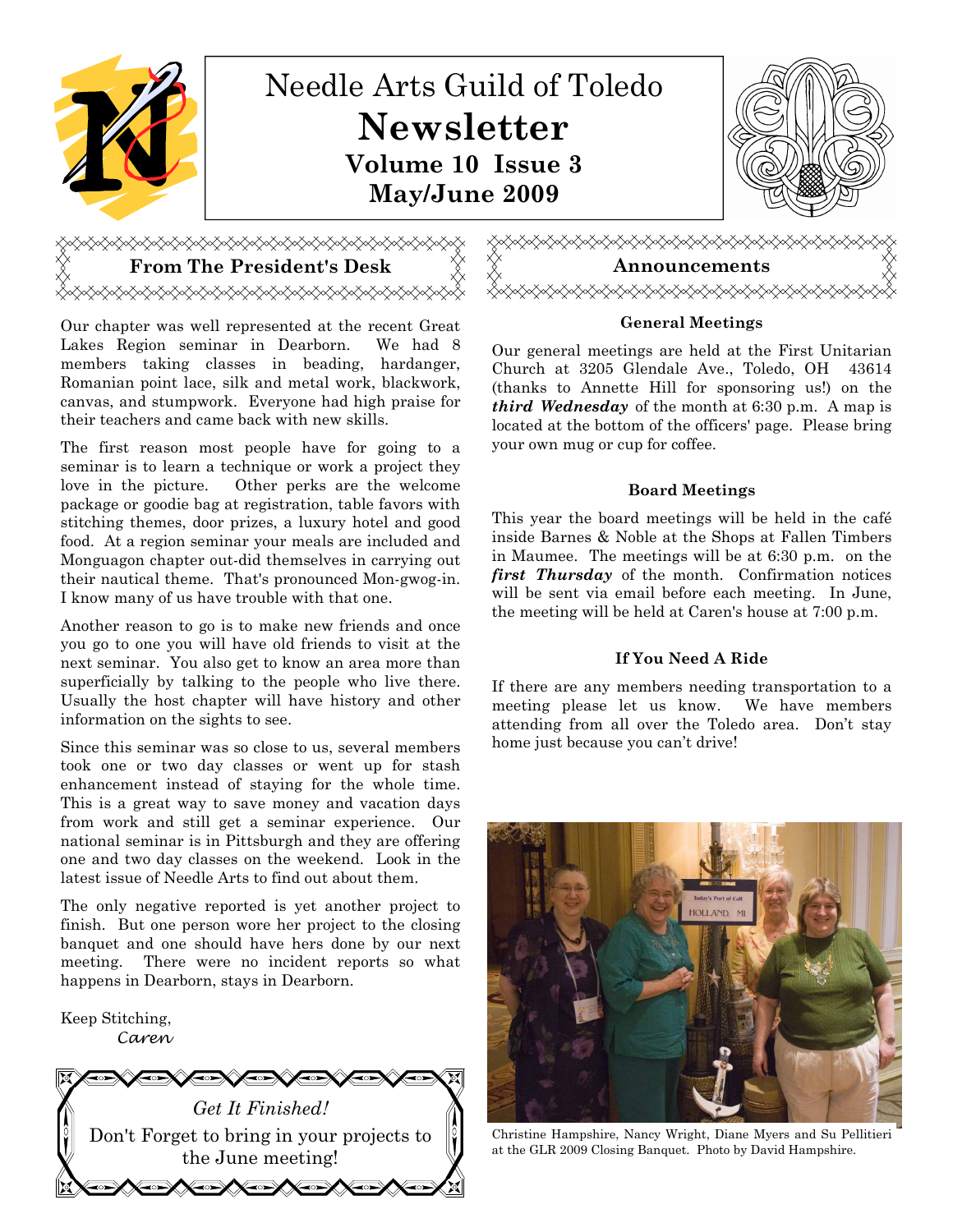

Here is a tentative schedule for the exciting new programs that will be featured this year.

- May 20: Biscornu Part II (assembly), taught by Sue Hojnacki. Refreshments: Ann Rorarius, Annette Hill. Opportunity Drawing: Kim Hammer.
- June 17: Annual Potluck Dinner. Contract Project progress reports and Get It Finished entries. Master Craftsman display and discussion by Christine Hampshire. Secret Stitchers revealed. Opportunity Drawing: Christine Hampshire.
- July 15: Stitching Stash Garage Sale. Refreshments: Julia Stange, Nancy Wright
- Aug. 19: Armchair Pin Keep, taught by Karlyn Thompson. Refreshments: Jennifer Miller, Kim Hammer. Opportunity Drawing: Peverley Hormann.
- Sept. 16: Victorian Perforated/Punched Paper, taught by Kim Hammer. Also, Get It Finished entries. Refreshments: Maria Nowicki, Cathy Studer. Opportunity Drawing: Kay Griffith.
- Oct. 21: Ornament Finishing, taught by Denise Duda of Timeless Stitches. Refreshments: Donna Cairns, Helen Zeller. Opportunity Drawing: Maria Nowicki.
- Nov. 18: Ukranian Embroidery, taught by Karlyn Thompson. Refreshments: Karlyn Thompson, Donna Cairns. Opportunity Drawing: Karlyn Thompson.
- Dec. 16: Annual Christmas Party with Ornament and Cookie Exchanges. Also, Finished Contract Projects and Get It Finished entries and prizes. 2010 Officer Installation. Opportunity Drawing: Donna Cairns.

#### Stitch-In

Stitch-In meetings are held every Thursday from 11am–5pm. The third Thursday of the month we are at Something Extra. Other Thursdays we meet at a member's home.

Evening Stitch-In is the second Tuesday of the month from 5 pm - 9 pm.

Locations change weekly. Call Katherine Thompson at 419-385-0081 or e-mail Diane Myers at jrmyers@roadrunner.com for the next meeting place.



Here is a list of events besides our monthly meetings that you may find interesting. Further info may be obtained from the EGA or GLR websites or in later issues of this newsletter as it becomes available.

#### Dates Event Information

 $08/28/09$  –  $\textbf{ANG}$  Seminar. 09/04/09 Hilton Milwaukee City Center

 $09/25/09 - NAGT$  34th Annual Needlework Show at 09/26/09 the Sanger Branch Library. Judge: Sandy Rodgers.

 $10/04/09 - \textit{EGA}$  National Seminar "Bridges to 10/09/09 Stitches". Hosted by the Mid-Eastern Region, Pittsburgh, PA.

10/17/09 Indiana State Day "Web in an Autumn Garden". Sponsored by Needle Artisans of Northwest Indiana at Westminster Presbyterian Church in Munster, IN. Stitch a specially designed hardanger project. Contact Sue Hanson at (708) 877- 8901 or Mel McCormick at (219) 669-3178; instateday2009@gmail.com (see also below)

 $04/24/10 - GLR$  Seminar "River of Threads". Fort 04/29/10 Wayne, IN at the Grand Wayne Center.

#### A Wonderful Exhibit

The last issue of ANG's magazine, Needlepointer, has an article on an interesting exhibit. Now through August 30th, 2009, the Kent State University Museum in Kent, Ohio, will have a special exhibit on display titled "The Art of the Embroider." It will include more than 80 garments and textiles from around the globe. A must-see for avid needlepointers, it includes a ball gown that once belonged to Marlene Dietrich, robes and tunics with raised goldwork ornamentation from Spain, Greece, India, Turkey and Morocco, and men's 18th century coats and vests decorated with silk threads. If you can't make the exhibit, check out the website at www.dept.kent.edu/museum/exhibit/ embroidery. Submitted by Katherine Thompson.



The front and back of the Indiana State Day Project, "Web in an Autumn Garden." Photos courtesy of INStateDay2009.blogspot.com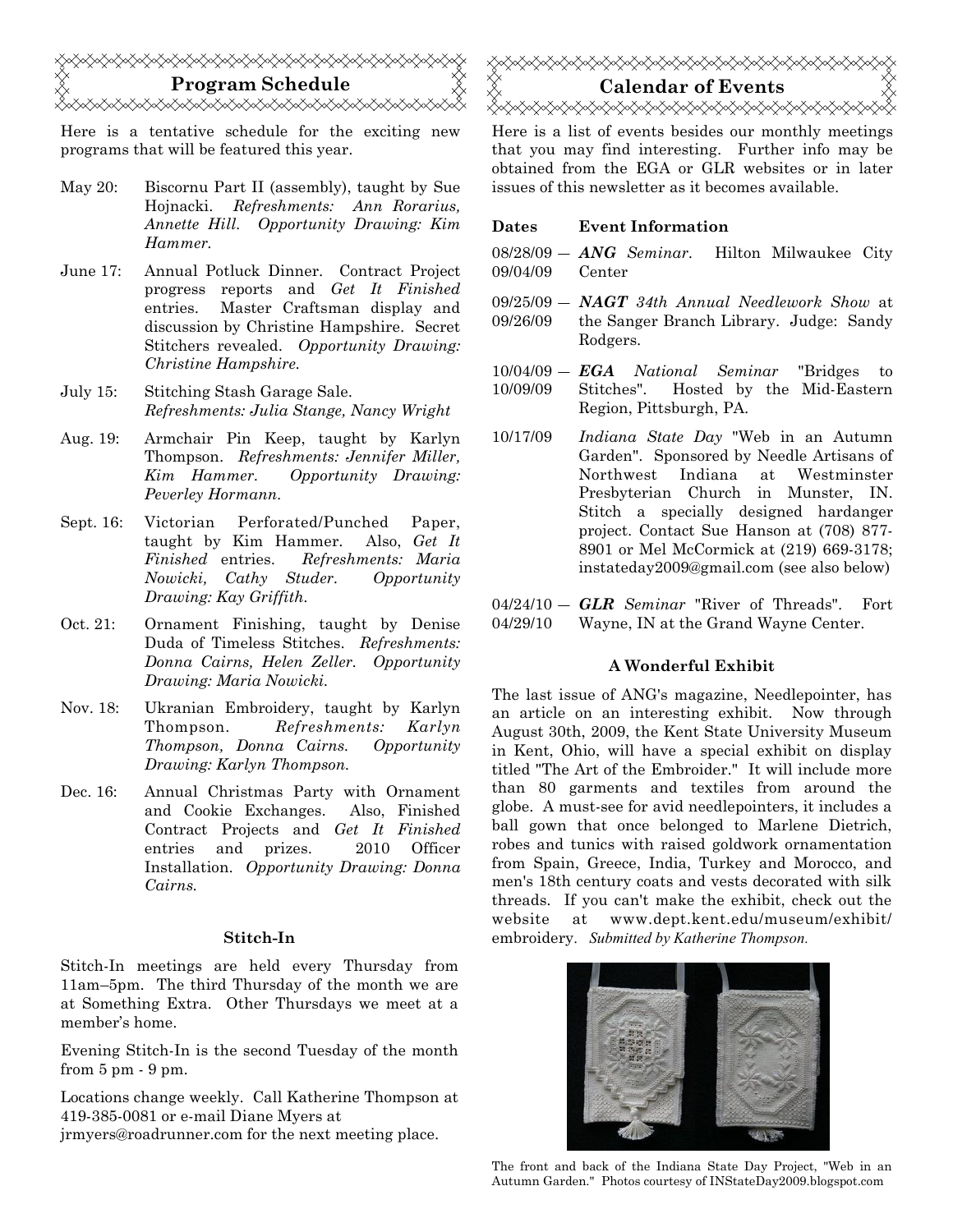

#### GLR Basket

Thank you to those contributing to our seminar basket for the fundraiser. The "Tribute to Shay Pendray" basket included her books Stitching Toward Perfection, Inventive Needlework, Needlecraft Projects and The Needleworker's Companion all signed by Shay. She contributed two of her embroidery patterns (I saw one of them finished and hanging on her living room wall) and a set of 10 DVDs of her PBS series. The basket also had the "Luna" ladybug painted canvas and silk threads featured in Inventive Needlework, two pairs of koma, three tubes of cross stitch fabric, 20 skeins of floche, 15 skeins of DMC, 3" embroidery scissors, Mary Engelbreit tin box, 5 fat quarters of 100% cotton, stitching girl socks, stitch gauge, and hoops and needles.

Each time I checked the ticket pouch, it had a lot of tickets in it. There were twenty baskets in all and they raised \$2,2445. Diane Herrmann from Chicago won our basket. She was thrilled! I told her that I was fortunate enough to get to go to Shay's home and meet her and have her sign the books. Shay was very gracious and overwhelmed with the idea that we would want to do a basket in her name. I have met so many wonderful, generous people since I have become a member of the Needle Arts Guild. And I will never forget the day I visited with Shay Pendray in her home and studio! Submitted by Diane Myers



Opportunity Chairman Patti Crowley with some of the baskets. Photo by David Hampshire.



Diane Herrmann, winner of the Shay Pendray Basket. Photo by Su Pellitieri.

#### Mark Your Calendar

Our Fall Seminar will be held November 7, 2009 at the 577 Foundation in Perrysburg, OH from 9 am to 4 pm. Lauren Sauer will be teaching "November Chase". This is an intermediate skill level project featuring a number of embroidery stitches. The project fabric is 32 count "Misty Blue" Belfast Linen and the fibers that will be used are Au Ver a Soie 'Soie d'Alger', Sampler Threads and DMC. The completed project can be used as a wearable pocket. The kit fee is \$65.00 and the number of students is 16 to 24. You can register for this seminar starting at the May meeting. Lauren Sauer is an artist, embroiderer, designer and the owner of Forget-Me-Nots In Stitches. Lauren is a resident of the Cleveland area.

Please support this seminar! Submitted by Irene Leonard.

#### Kissing Pillows Project

I have been sick (caught pneumonia). I am at home, going crazy, too tired to stitch, but I want to thank you all for the many Get Well Cards. I do appreciate it. Hopefully see you at meeting, if not, you know I still don't have enough energy. Here is a report on our project:

We, the Needle Arts Guild of Toledo are helping (very modestly) with a project that has come in on the EGA list (also ANG). Pat Corres, from California, has found a group of servicemen that are going overseas in August. These servicemen have families and children.

The 'Kissing Pillows' have 'I love you' cross stitched in the center of a pillow completed with red, white and blue fabric. Several of you, and you know who you are, are helping me cross stitch the centers. Then I am mailing them to a group of quilting ladies in Arizona and they are finishing them. There will be a group meeting of the servicemen and their families. All the children in a family will receive the same pattern pillows. They will take them home, and before Daddy leaves, he will kiss each pillow and give it to his child to keep until he returns. The project had proven to be very useful for the children. Thank you for helping. Submitted by Kay Griffith.

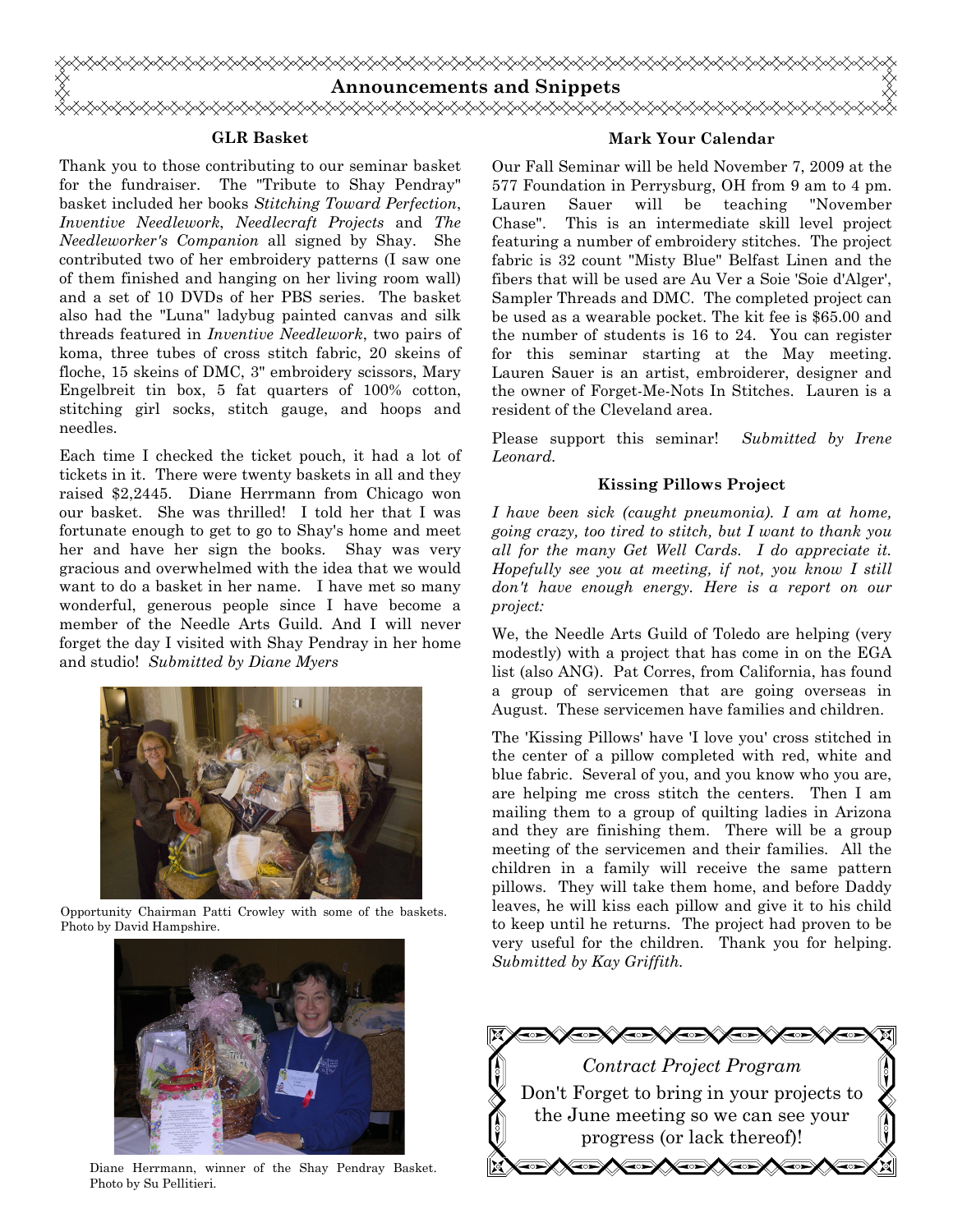

## Stitch N' Pitch at Fifth Third Field

This is the info on the Stitch N' Pitch night, June 25th at 7pm. To order your tickets, go to the Mud Hens website listed below to get the order form. Make sure to put Needle Arts Guild of Toledo in the Group Name box so that our seats will be together. Families are invited, too. I hope you can come! The more the merrier. Submitted by Diane Myers.

The Stitch N' Pitch web page is up and running at www.mudhens.com/stitch. You can order tickets and Stitch N' Pitch merchandise through our online order form.

They still have a limited number of tote bags left over from the 2008 event, and this year they are offering a novelty Stitch N' Pitch Mud Hens baseball. Next year, they will try to offer a new style of tote bag, different from the 2008 item.

## I Have A Notion

I would like to announce the opening of "I Have A Notion" on the web. My name is Kelly Jackson and I live in Perrysburg, Ohio. I sell Sewing Notions and Needle Art supplies via my website. Local pick up is available. My prices are very "friendly."

http://www.IHaveA-Notion.com

## http://IHaveANotion.blogspot.com

I also have a blog and would like to feature local artists on my blog. If you have a piece of work you would like published, please e-mail me with a paragraph about your work and a picture. I will put together a blog entry and let you know when it is published.

Sincerely, Kelly Jackson, Owner I Have A Notion

## Finishing Tips

The following article was submitted by Diane Myers. She got it from Jane Zimmerman's Newsletter #7 (www.janezimmerman.com). Permission to reprint this was obtained from both Jane Zimmerman and Leigh Shafer (leighstitcher@gmail.com).

## FINISHING TIPS FROM LEIGH

I am often asked: '"What can I do to guarantee that my needlepoint stocking/ornament/pillow/figure, etc., be finished as smoothly and professionally as possible?" This is a valid question - after all, you spend a considerable amount of money on canvas and the threads, then you stitch every chance you get until the design is done. This is a big investment of time and money, and you want it to be perfect.

These suggestions should help you achieve your goal.

First, purchase the best quality you can afford. Cheap materials will not stitch up well, and they will not last.

Next, always work on a frame - be it stretcher bars or scroll frame - and always keep the canvas taut. This will keep the work from pulling out of shape, which in turn will make it easier on your finisher to block the piece. Most of the time, a piece worked on a frame needs little or no blocking because it hasn't been tweaked out of shape from the stitches. And, keep in mind that some stitches will warp the canvas more than others. Although I believe that glue is a No-No in finishing, sometimes a piece is so badly warped that when it is finally blocked to shape, it needs a very thin coat of a special acid-free glue on the back to keep it from reverting to its warped form, a lesson learned from the Japanese professional embroiderer.

Also, while you are stitching, make it a point to check the back of your work frequently. Knots can form, and if left in, can cause bumps and bulges that won't show up on the front of your work until the finishing is complete. Get in the habit of keeping the back reasonably neat and lump-free. You don't need to be compulsive, just careful. And, check occasionally for missed stitches - they're much easier to fix now than they will be after you have taken the piece off the frame.

Finally, consider that two or three canvas threads outside the stitched design should be covered so that the finishing won't show white canvas in the seams. This is especially important in standing figures and pillows. Tent stitch or a 2-or 3-thread Gobelin are both good stitches to use.

If you follow these tips, your finisher will be most grateful.

Happy stitching, Leigh

## Other Tips and Info

Did you know that plastic ammo boxes from Cabella's or Bass Pro Shop make great storage containers for Kreinik metallics? They are about \$2.50 each and hold 20 rounds, um, I mean spools. The shorter boxes labeled 45-70 are good for the Kreinik spools and the slightly larger size labeled 416 MAG are great for storing tubes of beads. Submitted by Su Pellitieri.

If you are looking for a few beads of a color, check with me first before you buy a whole tube. I've got lots of inventory left over after my Master Craftsman projects! Submitted by Christine Hampshire.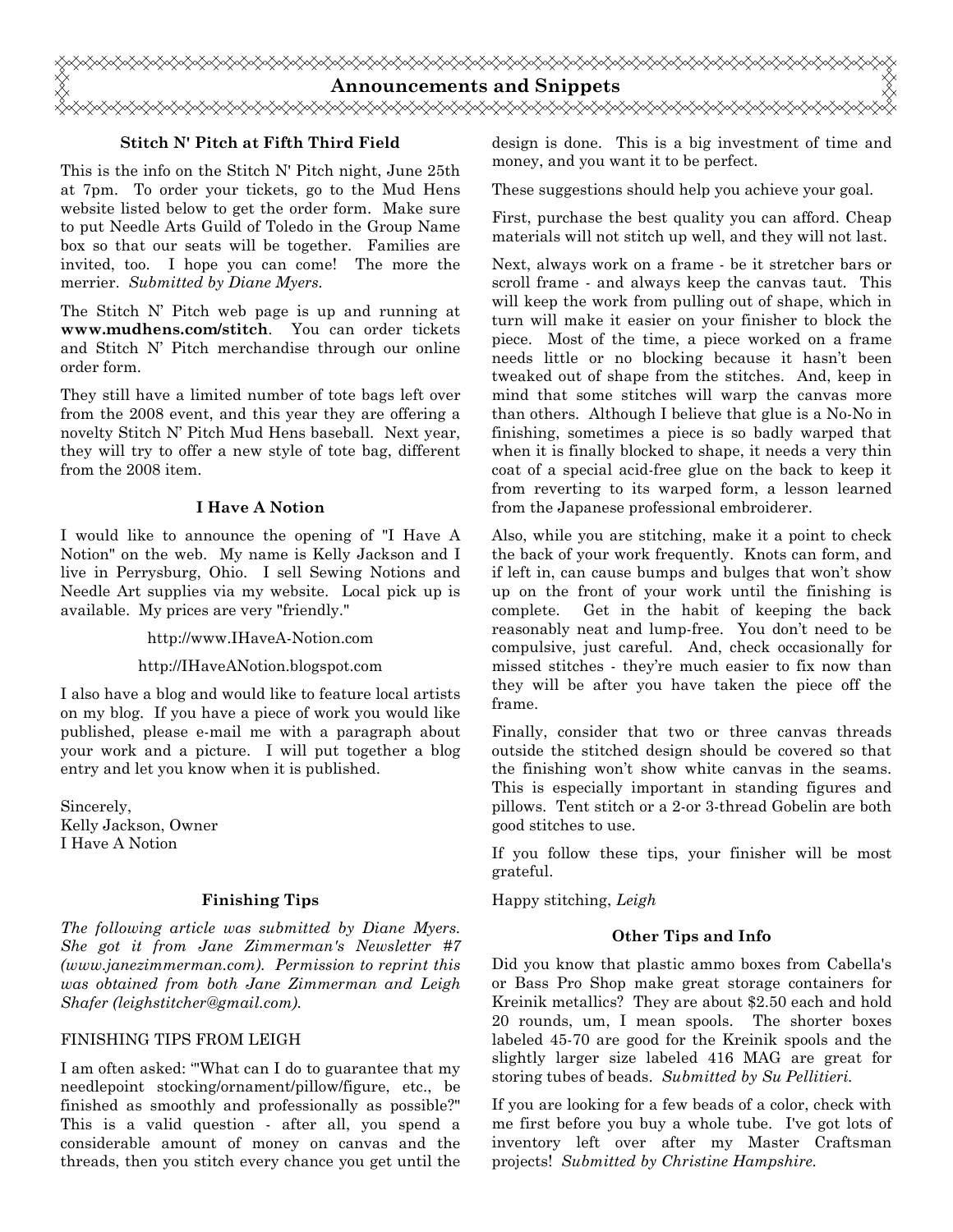The NAGT Newsletter is published six times per year (January, March, May, July, September, and November) by the Needle Arts Guild of Toledo (NAGT) chapter, The Embroiderers' Guild of America, Inc. The Editor welcomes comments, input, and story items. Please send them to the editor by the 25th of the month preceding publication.

Editor: Susan Pellitieri; 703 Butterfield Dr; Toledo, Ohio 43615, Phone: 419-382-1329, E-mail: pellitieri@aol.com

EGA chapter newsletters may copy material contained in this publication except items which are noted and marked as copyrighted. Please credit this Chapter when due.

MEMBERSHIP in the Needle Arts Guild of Toledo is open to all embroiderers. New and renewing dues payments should be sent to: Nancy Wright, 17515 Sycamore Rd., Grand Rapids, OH 43522.

ANNUAL DUES - NAGT annual dues of \$43 includes: Dues - Local chapter

•Bimonthly NAGT chapter newsletter

•Chapter meetings and programs

•Local chapter lending library

•Group correspondence course (additional fee required)

Dues - Great Lakes Region (GLR)

•GLR seminar (additional fee required)

Dues - The Embroiderers' Guild of America, Inc. (EGA) •Subscription to quarterly magazine, Needle Arts

•Individual correspondence courses for a fee

•National seminars for a fee

Members can attend optional local Chapter workshops presented by teachers contracted by the Chapter and paid for by workshop participants.

MEETINGS are the third Wednesday of every month starting at 6:30 p.m. in the First Unitarian Church, 3205 Glendale Ave., Toledo, OH 43614 (see map below).

GUESTS are welcome at all meetings and may attend two meetings before being asked to join.

**NAME TAGS** must be worn at all meetings or pay a  $25¢$  fine. The fines collected go to general funds to help cover expenses.

MEETING CANCELLATION: Monthly meetings are cancelled due to bad weather if the Toledo Public schools are closed. Tune into AM 1370 News radio in Toledo for school closings.

**۞۞۞۞۞۞۞۞۞۞۞۞۞۞۞۞۞۞۞۞** NAGT Officers and Board Members <del></del>

President ⊠ Caren Scarbrough 419-278-2162 caren505@roadrunner.com

President Elect Sue Hojnacki 419-385-8511 needleworkersue7@aol.com

Secretary  $\boxtimes$ Cassandra Jamet 419-474-3863 cdenniss@yahoo.com

Treasurer **⊠** Nancy Wright 419-832-3801 nlwright42@verizon.net

2009 Show Chairman Sue Wiemer 419-531-6325 dlwiemer@sbcglobal.net

Outreach Chairman Beth Thompson 814-734-0609 eathompson790@yahoo.com

Welcoming Committee Marilyn Freeman 419-381-8782

GLR Representative Annette Hill 419-885-6365 nettie@buckeye-express.com Newsletter  $\boxtimes$ Susan Pellitieri 419-382-1329 pellitieri@aol.com

Membership ⊠ Diane Myers 419-832-9571 jrmyers@roadrunner.com

Program **⊠** Kim Carles-Hammer 419-422-0197 thammer@woh.rr.com

**Education ⊠** Irene Leonard 734-856-1873 irnlnrd@aol.com

Historian Katherine Thompson 419-385-0081 kmthompson49@yahoo.com

Publicity Christine Hampshire 419-698-0241 dhampshire@adelphia.net

Hospitality Donna Cairns 419-841-7403

 $\boxtimes$  indicates Voting Members



Meetings will be at the First Unitarian Church, located at 3205 Glendale Ave., Toledo, OH 43614. It is across the street from the entrance to the University of Toledo Medical College (MCO)/Hilton, between the Wal-Mart plaza and another church next door. The Southland Shopping Plaza is at the corner of Byrne and Glendale. Map provided by Google Maps.